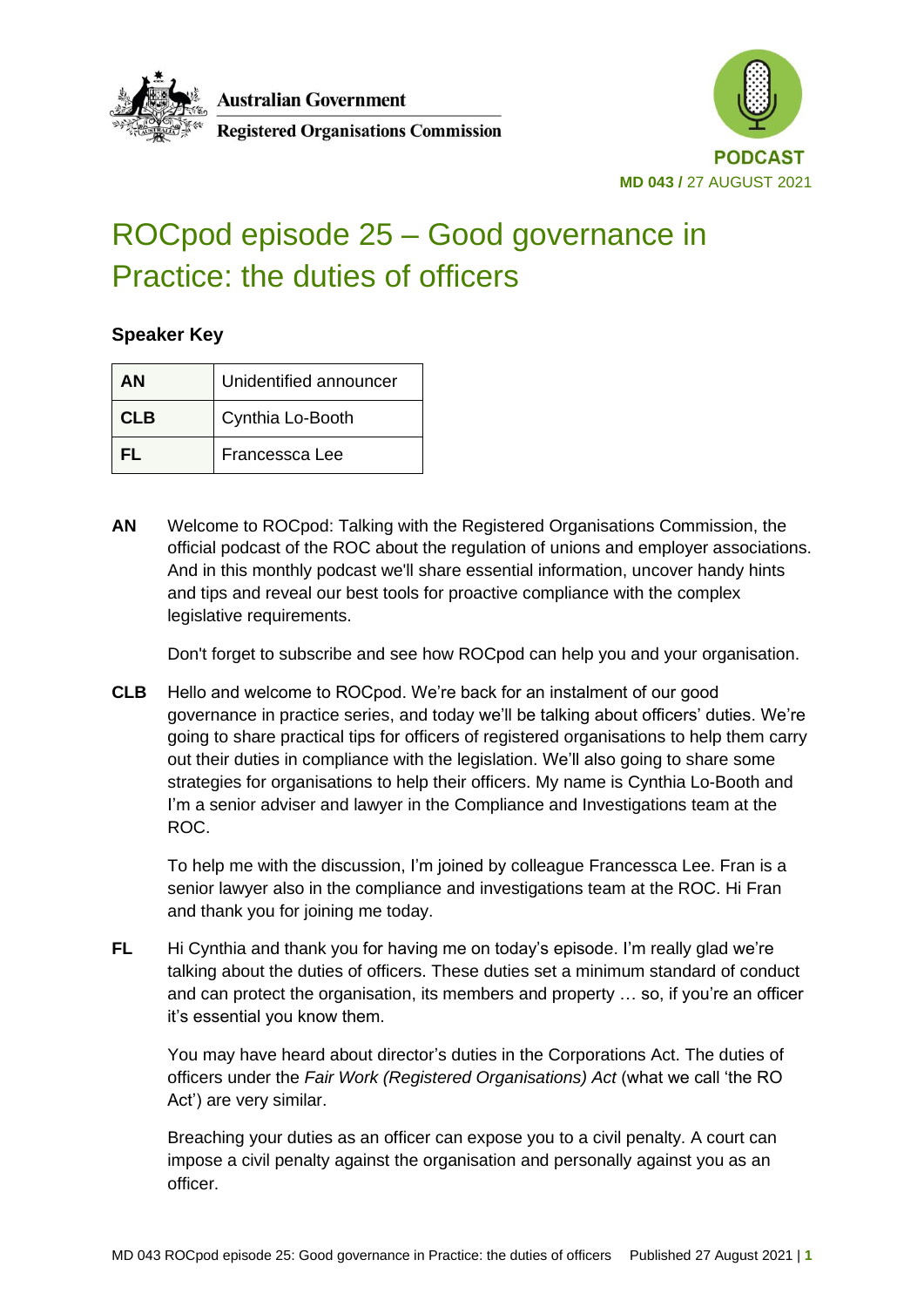



**CLB** So this isn't just something that organisations will need to know about. Officers have individual responsibilities as well.

So, let's start today's episode with the RO Act. The RO Act imposes the duties on officers. Is the RO Act the only source of officers' duties?

**FL** So the RO Act sets out the general duties of officers, but officers will also need to consider the rules of the organisation. Organisations and branches have rules, which describe the powers and duties of office holders.

So two Secretaries from different registered organisations may have different powers and duties. And while they are both the 'Secretary' of their organisation, they belong to entities that are governed by their own rules.

So it's important that officers understand what *their* organisation's rules say about their functions and powers. And the policies and procedures of the organisation – that's also going to be relevant too.



#### **00:03:05**

- **CLB** The duties of offices we'll be talking about today don't just apply to senior officials of registered organisations, like the Secretary …is that right Fran?
- **FL** Yes, that's correct. The duties apply to all officers of registered organisations and branches. So, we're not just talking about the Secretary or the President. And they don't just apply to paid officers. *All* officers exercising a financial management duty, so even members of the Committee of Management or a larger national conference, are required to comply with them.
- **CLB** Let's now look more closely at the RO Act. Now the Act outlines the general duties of officers that relate to the organisation's financial management.

We'll start with the duty under section 285, which is the requirement for officers to act with care and diligence. What does that duty, to act with 'care and diligence' mean? For example, how can an officer meet this standard of conduct?

**FL** This duty requires the officer to act with the degree of care and diligence that a reasonable person would if they were an officer holding an equivalent position.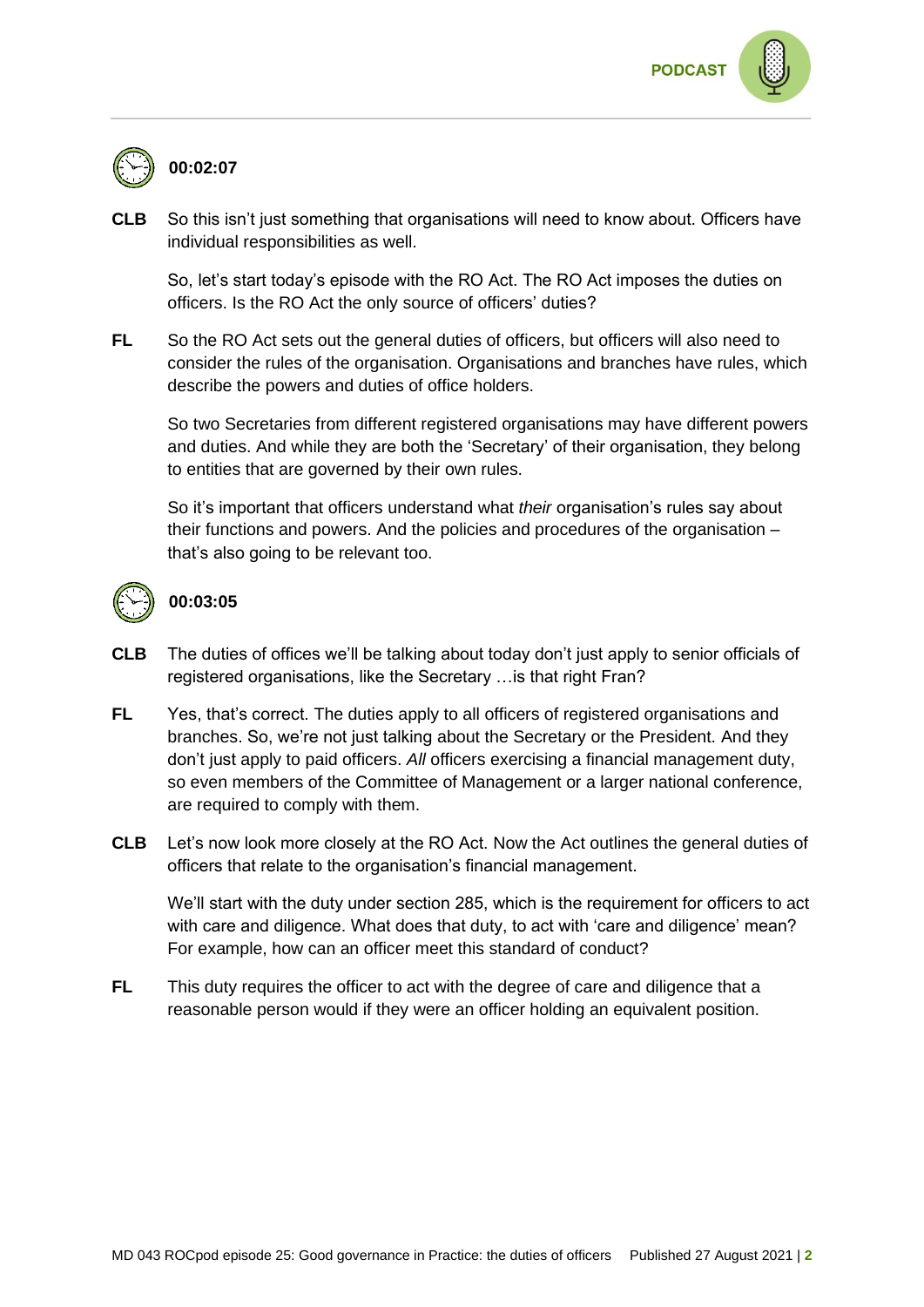

# **00:04:14**

- **CLB** Okay, but what does that mean? What do you mean by "care" and "diligence"?
- **FL** Well, care and diligence basically means that you need to pay attention. Officers are given powers and responsibilities. They need to act to minimise risk or damage to the organisation and they must exercise their powers carefully.
- **CLB** And what do you mean by a 'reasonable person'?
- **FL** Well, the reasonable person is hypothetical. It's a concept that the law uses to reflect what the community expects and sets as a standard. It's not perfection, it's what a reasonable person would do.
- **CLB** So Fran, can you give us an example?
- **FL** Yes, I defnitely can.

So let's say you are an officer on the committee of management and the committee needs to approve the financial report. You must act with care and diligence when giving your approval. If you don't understand the figures in the financial statements, a reasonable person with the same level of responsibility is expected to ask questions before approving them. Officers need to inform themselves, be inquisitive and make further enquiries if they need to.



### **00:05:23**

- **CLB** So if committee members give blind approval of the statements without proper consideration, they may be in breach of their duty? For example, can an officer potentially be in breach of their duty by voting in support of something just because the other officers on the committee have voted that way?
- **FL** Yes, a Court could find that the officers haven't acted with the appropriate degree of care and diligence. We'd need to know more about the circumstances of course, and the Court will judge cases individually. But it's important you seek clarification on issues you don't understand, especially where it involves important decision-making on behalf of the organisation.
- **CLB** But it's still a *reasonable person*. A reasonable person would ask questions until they understand, but it might not be reasonable to expect them to examine all of the receipts for the entire financial year and add them up themselves. Or learn to be an accountant.
- **FL** Yes, that's definitely right. So those things you've mentioned are not what society expects of a person in that position of responsibility…so there is common sense to it as well.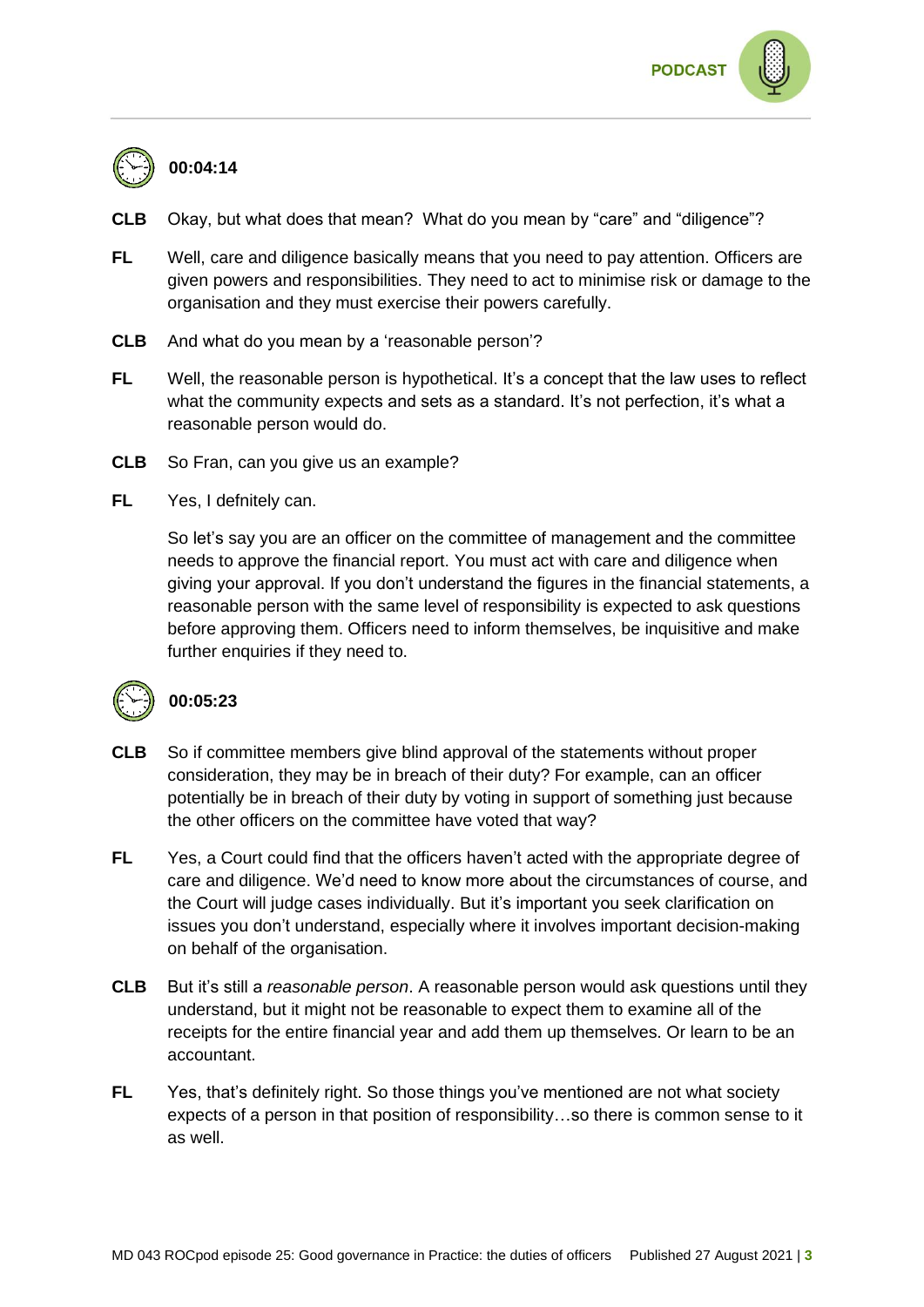

## **00:06:33**

- **CLB** To what extent can an officer rely on information that's given to them by others? For example, the Finance Manager of the organisation advises the committee that they've prepared the accounts and have confirmed they're in order. Can the officer rely on that information?
- **FL** Officers must inform themselves with enough understanding, so they have a rational foundation for their decision. It may be okay to rely to some extent on the advice of the Finance Manager, but a committee member must be certain about the manager's expertise. And if an officer relies on an employee it must be in good faith, and their reliance on that person must be reasonable.

Let's say the Finance Manager was known as a competent employee and had years of experience doing this kind of work. It may be reasonable to rely on the advice.

However, would it be reasonable if you know the Finance Manager has only been there a week and the documents were prepared by a previous employee who has moved on from the organisation? Probably much less so in the second case.

In any event, it's best practice to take notes when you're making a decision, especially if it's a significant one. Your notes should describe the steps you've taken to arrive at your decision, including any enquiries you've made along the way.



### **00:07:50**

- **CLB** You mentioned the Courts earlier. Have we seen the duty of care and diligence enforced by the Courts against registered organisations and their officers personally?
- **FL** Yes, we have actually. So in *Registered Organisations Commissioner v ANMF*, a Branch Secretary's duty of care and diligence was relevant to the preparation of financial reports. The Federal Court found the Branch Secretary had breached their duty of care and diligence when they failed to prepare financial reports in accordance with the RO Act requirements for three years.
- **CLB** Can you explain what the Branch Secretary did in the ANMF matter? What actions contributed to the breach?
- **FL** Yes, I can. So in this case, the regulator wrote to the Branch Secretary on multiple occasions to advise of the outstanding financial reports.

The Court found a reasonable Secretary would have allocated more resources to get them lodged on time. Instead, the Branch Secretary delayed taking appropriate action. So the Court found they breached their duty of care and diligence, and awarded a civil penalty against the Secretary and the organisation.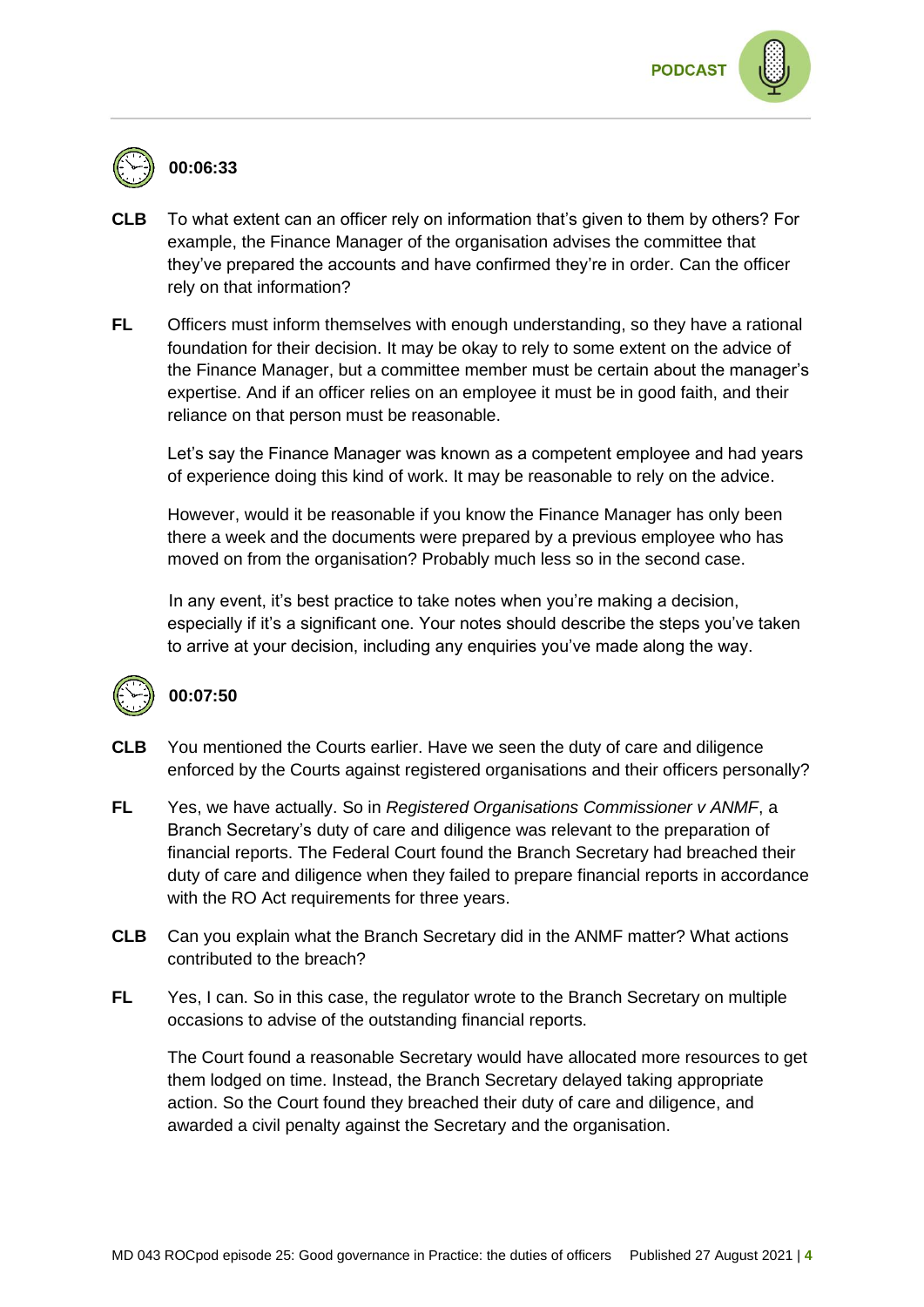

**CLB** Now let's talk about the practical things that officers can do to ensure compliance. You've mentioned that in the ANMF case, that the Court found a reasonable Branch Secretary would have allocated additional resources to have the financial reports lodged on time.

Do you have any practical tips for officers who find themselves in a similar situation Fran?

**FL** Yes I do have a few tips Cyn. Engaging with the ROC early about non-compliance is really important.

In this matter, the regulators wrote to the Branch of the organisation, on multiple occasions, to advise that the financial reports were overdue. Had the Branch, and the Secretary in particular, acted sooner, the outcome of the matter may have been a more positive one.



### **00:09:48**

- **CLB** Yes, and the ROC has a records management system that identifies non-compliance in organisations and branches and we'll let them know if it identifies a noncompliance issue.
- **FL** That's right. Organisations can help their officers by having internal compliance systems in place as well. I know some of our organisations have things like electronic diary reminders to ensure that lodgements like annual returns and prescribed information for elections are prepared on time. Most lodgements have due dates that are known in advance, so with a bit of care there shouldn't be any surprises.

If organisations need tailored assistance, for example, some guidance to understand how to fix an issue, the ROC can provide additional support. We do this all the time with organisations which is great, because it provides a quick solution to address possible non-compliance and it also helps to prevent repetition.

- **CLB** Fran, before we talk about another duty, can you give us one more good governance tip? I'm particularly interested in how organisations can help their officers comply with their duties.
- **FL** So … in the *ANMF* case, the Finance Manager of the Branch resigned around the same time that the Branch was falling into non-compliance. This put additional pressures on the organisation to rectify existing issues.

We can all learn something from this. Senior management should think about how the organisation can maintain corporate knowledge, notwithstanding changes to office-holders and employees. It's inevitable people will move on from organisations, and often you cannot predict when this will happen.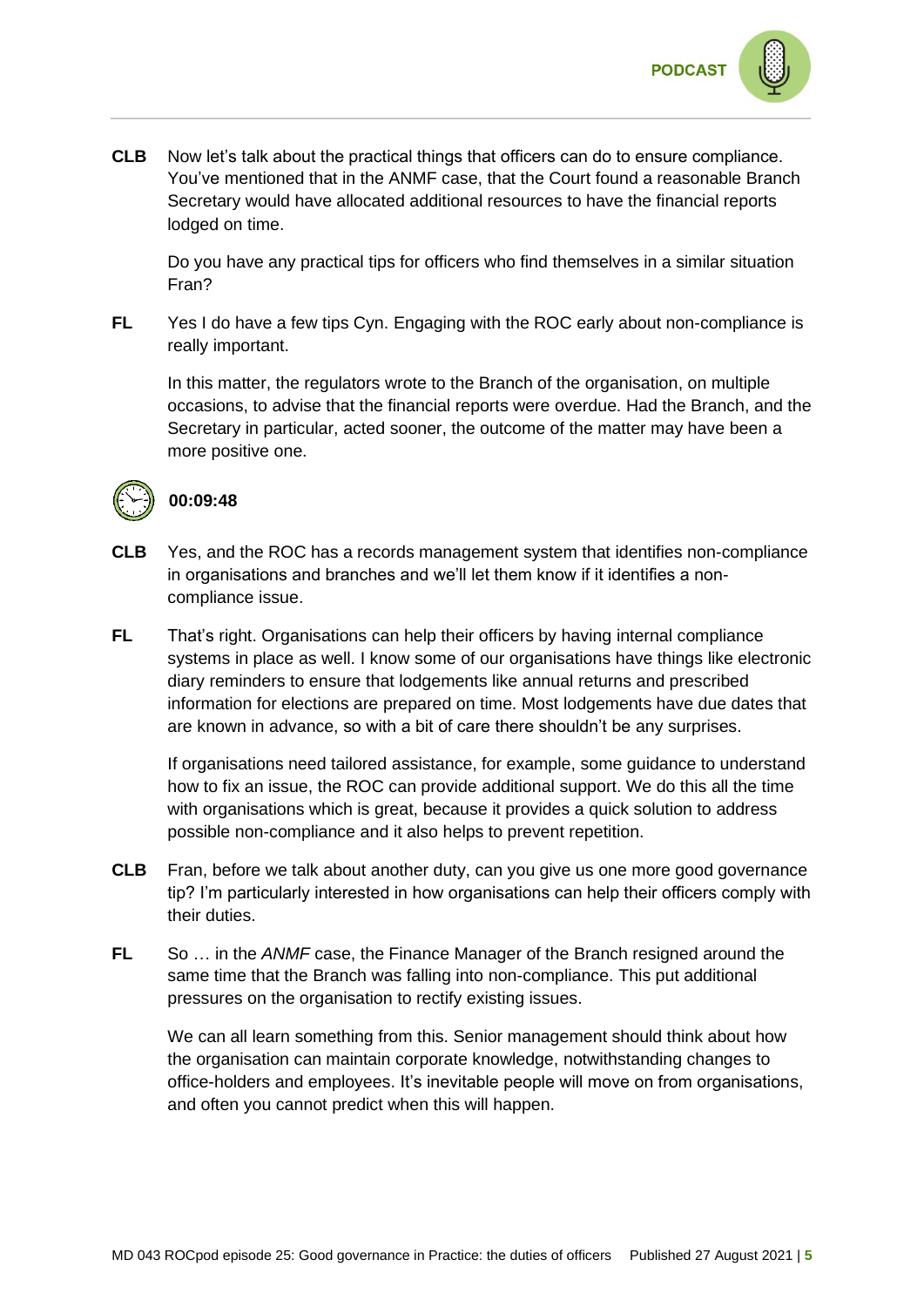

- **CLB** Yes, that's a good point. Compliance obligations still need to be met, regardless of internal changes to employees and officer-holders. So, what can organisations do to help new starters understand their responsibilities?
- **FL** Having a 'hand over' process and written procedures can be useful. I've been that new employee who didn't know basic things like where to find important documents.

Induction procedures and process manuals can give direction to new starters about how to complete time-critical tasks while they're finding their feet in a new role.

And of course, organisations need to ensure officers know about their statutory duties. Investing the time and resources for appropriate education and training is essential.

**CLB** We've spoken about officer induction in a previous episode. So for our listeners, if you want further guidance about 'best practice regarding the induction of new officers' you can go back to our podcasts and listen to episode 15 entitled "Good governance in practice: officer induction".

Okay, let's move onto another duty of officers under the RO Act – the duty to act in good faith and for a proper purpose. What does it mean to act in good faith and for a proper purpose?

**FL** Well, the duty to act with good faith and a proper purpose requires officers to act in the best interests of the registered organisation, and not for personal advantage.



#### **00:12:55**

- **CLB** Do we have a case example where an officer was found to have breached this duty?
- **FL** Yes, we do actually. So the case involving the *General Manager of the Fair Work Commission v Thomson …*

In the case the Court found the National Secretary used the organisation's money, without authorisation, to pay for several personal expenses, including travel, donations and sponsorships. He actually tried to hide some of his spending by recording them as "meetings" and "telephone conferences".

The Secretary also used the organisation's funds to further his political aspirations, using a union credit card to pay for election advertising, and an office fit out. The Secretary also directed staff, who were being paid as employees of the registered organisation, to work on the political campaign.

**CLB** I understand this case involved serious breaches of the duty to act in good faith and for a proper purpose. The Court also found that the Secretary had breached the duty to act with care and diligence that we previously spoke about.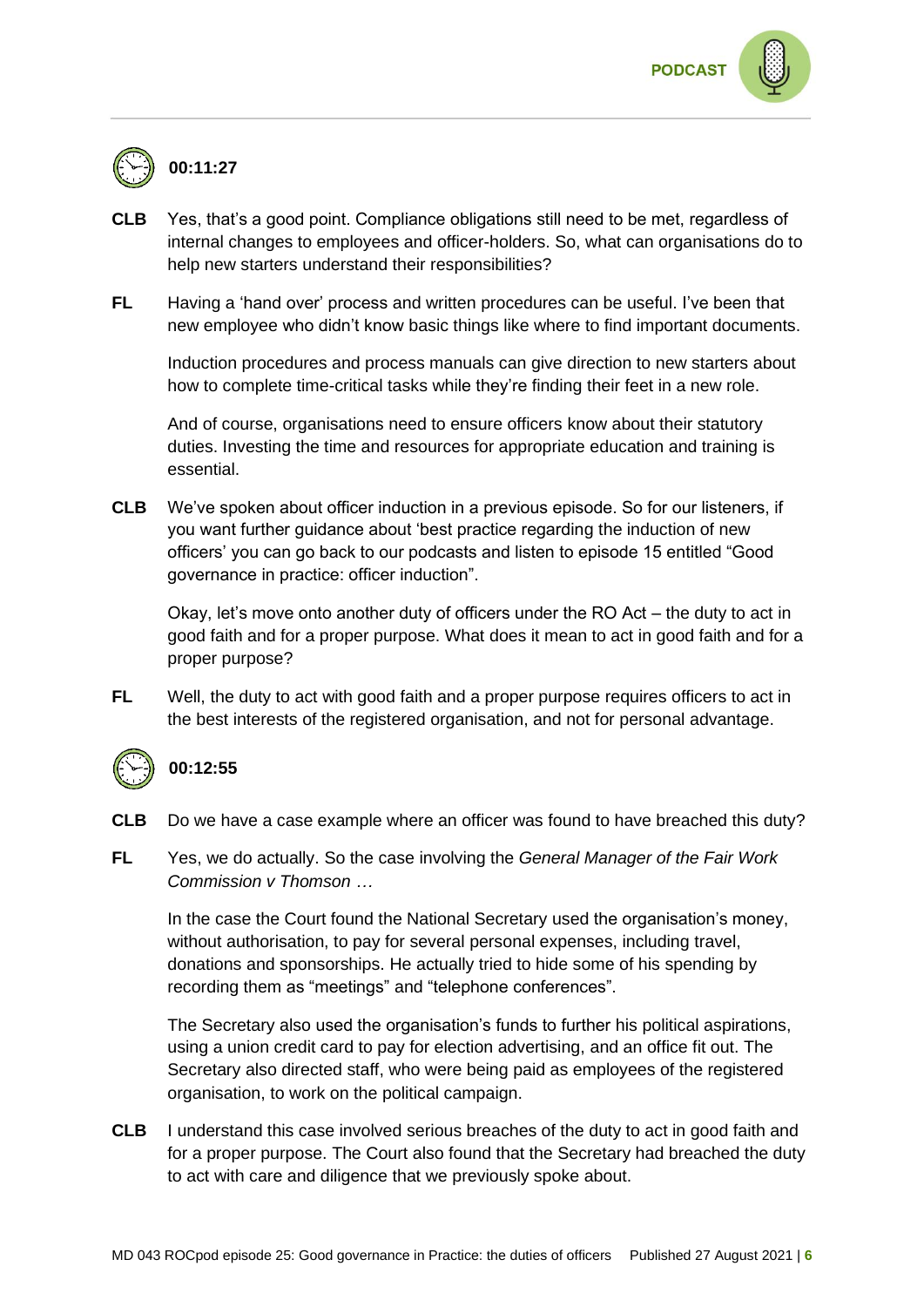

#### **FL** Yes, that's right.

The Court ordered the Secretary to pay over \$80,000 in civil penalties and \$231,000 plus interest in compensation to the organisation. The personal spending caused significant damage to the organisation.



### **00:14:17**

- **CLB** Okay, so in the Thomson matter there was a serious breach of the duty to act in good faith and for a proper purpose. But I'm wondering Fran, do you have another example, that you can share with us? Can you think of potential breaches that may not be so easy to recognise, that are important for officers to know about? There are some tricky situations that may arise from time to time that present ethical dilemmas for officers…
- **FL** Yes, there are definitely a few tricky dilemmas that arise from time to time and there are probably a few examples that we could talk about. But what comes to mind are smaller everyday decisions made by officers that may be in conflict of personal interests.

For example, hiring a relative to perform some work without declaring the interest, over a field of other candidates who may be more qualified or suitable. Or unfairly favouring a client because they sent you a nice gift. These types of issues have been the subject of whistleblower disclosures, so we know they happen.

Another potential breach could arise if an officer has access to a car that is owned by the organisation. For example let's say an organisation has a policy that officers can only use a fleet vehicle for a purpose relevant to the work of the organisation. The officer runs their own consulting business. And in breach of policy, they pay for petrol using an organisation's fuel card and then uses that car to drive around to meet some clients. This is another example where the officer may be in breach of their duty to act with good faith and a proper purpose.

# **00:15:49**

**CLB** Thank you Fran for sharing those examples – I think they are helpful to our listeners in understanding the expected standard of conduct.

So, you've explained what the duty means, but how can registered organisations protect themselves, and their members' money, against this kind of behaviour? It seems like the officer in the *Thomson* case acted deliberately to deceive the organisation and to gain a personal advantage.

**FL** Good governance requires organisations to put controls in place that detect financial misconduct. Officers are placed in a position of trust by members, that they will act in their members' best interests. Unfortunately, we have seen in a small number of cases, examples like this, where officers have acted outside of the organisation's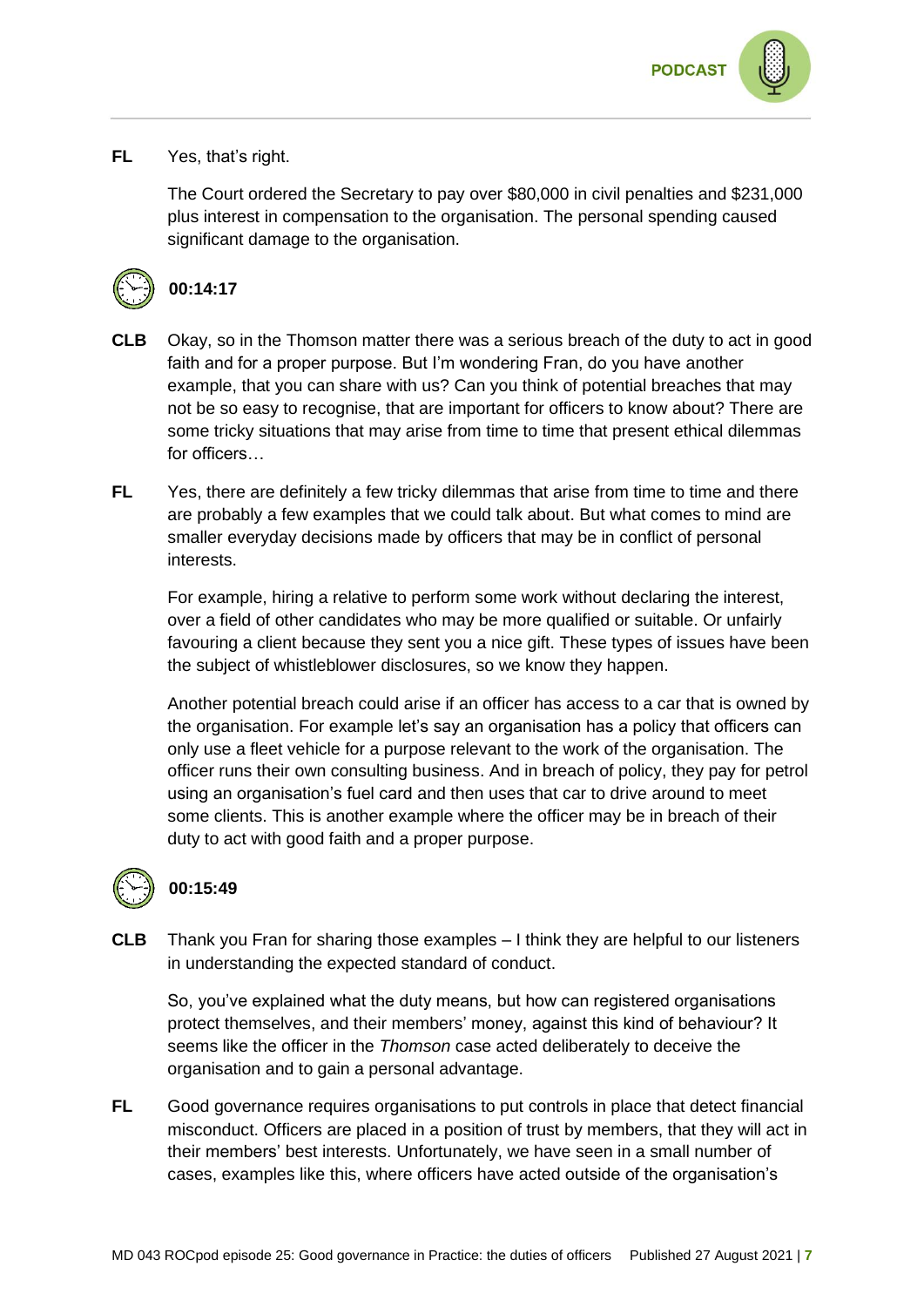

rules, and in breach of the RO Act. The impact on the organisation can be significant, as it was in the *Thomson* case.

- **CLB** You've mentioned governance controls. What internal financial controls can help an organisation prevent or detect misuse of money?
- **FL** There needs to be oversight. So officers should have clear limits to how they can use their corporate credit card, for example. A credit card or expenditure policy is a good starting point.

Having policies and processes are a great way to formalise your controls. For example, a policy can require more than one officer to carry out certain financial activities, like approving transactions. Transactions of a higher value or with a greater level of risk can have extra processes, like approval by a committee of management or from senior officers of the organisation. There is actually an example of this in the RO Act, specifically in section 149, which has a requirement that every organisation's rules must require that loans grants and donations over \$1000 can only be approved by the committee of management.

But while it's all well and good to have policies and requirements in place, it's essential that the organisation ensures that officers and employees act consistently with them.



## **00:17:53**

- **CLB** Are reconciliation and auditing processes relevant? Fran you said earlier that in the *Thomson* matter, thousands of dollars were spent on personal items and services, and some were deceptively described as "meetings".
- **FL** Yes, absolutely. Organisations should require that financial records are kept (like receipts and invoices), and ensure they're regularly checked against accounts.

Something we've spoken about in a previous ROCpod episode is a 'speak up culture'. If a person thinks they've detected financial misconduct or other wrongdoing in an organisation, would they know how to report it? Do you think people in your organisation would feel supported to raise issues with management? Investing in a speak up culture can be hugely beneficial for organisations.

**CLB** Some of the protected disclosures we've received have alleged breaches of officer duties. And we find that a 'speak up culture' can address issues as they arise, because people can raise them within their organisation, and prevent them from turning into big problems (like the case examples we've discussed).

You can go back and listen to Episode 20 – 'Creating a speak up culture'.

In that podcast, our Executive Director, Chris Enright, talks about a speak up culture within the organisation and how to develop one.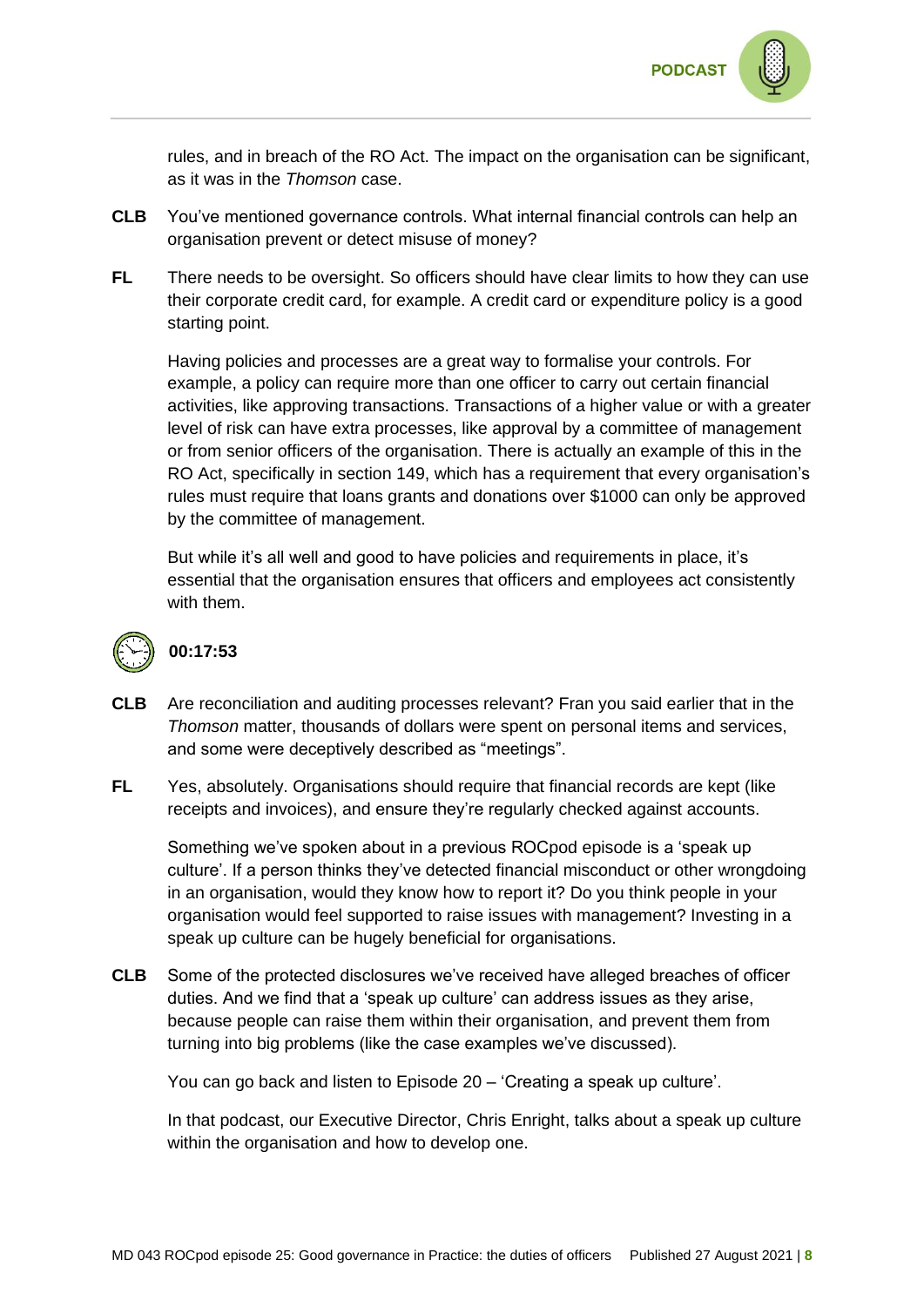

So Fran, earlier you mentioned education and training for new officers on the committee of management. Can you tell us why this is particularly important for new officers?

**FL** I can. So important for organisations to invest the time to educate officers.

Section 293K of the RO Act requires all officers with financial management duties to complete financial training within 6 months of taking office (or get an exemption if they can't). The training is not just something officers should do because they must. It covers officers' duties and other practical topics like how to understand financial statements. Having officers that appreciate these issues can help them make decisions that are in the best interests of members. And officers with financial duties means every member of the committee of management, as the committee's responsibilities under the rules will include financial decision making.

Some organisations offer refresher courses at regular intervals, so all officers have the latest information, and are reminded of their responsibilities. This is a great way of keeping the information front and centre and normalising a compliance culture.



### **00:20:27**

**CLB** Over the last few years we've approved more training packages and many can now be completed online. So training is more accessible than ever before.

Okay, so in this episode we've covered two general duties of officers: The duty to act with care and diligence; and the duty to act in good faith and for a proper purpose. Are there any other officer duties that are set out in the RO Act?

**FL** Yes, there are actually. Under section 287, officers and employees must not improperly use their position to gain an advantage for themselves or someone else, or to cause detriment to the organisation or another person.

Section s 288 is similar, but it relates to the use of information. So officers and employees of organisations must not misuse information they have as a result of their position, to gain an advantage for themselves or someone else, or to cause detriment to the organisation or another person.

An example of conduct which may be in breach of s 288 is passing on commercially sensitive information to a third party. For example, if an officer gave information to a friend to help them negotiate a better price when purchasing property from the organisation or putting in for work.

Officers who have access to confidential information, must act with care to protect it.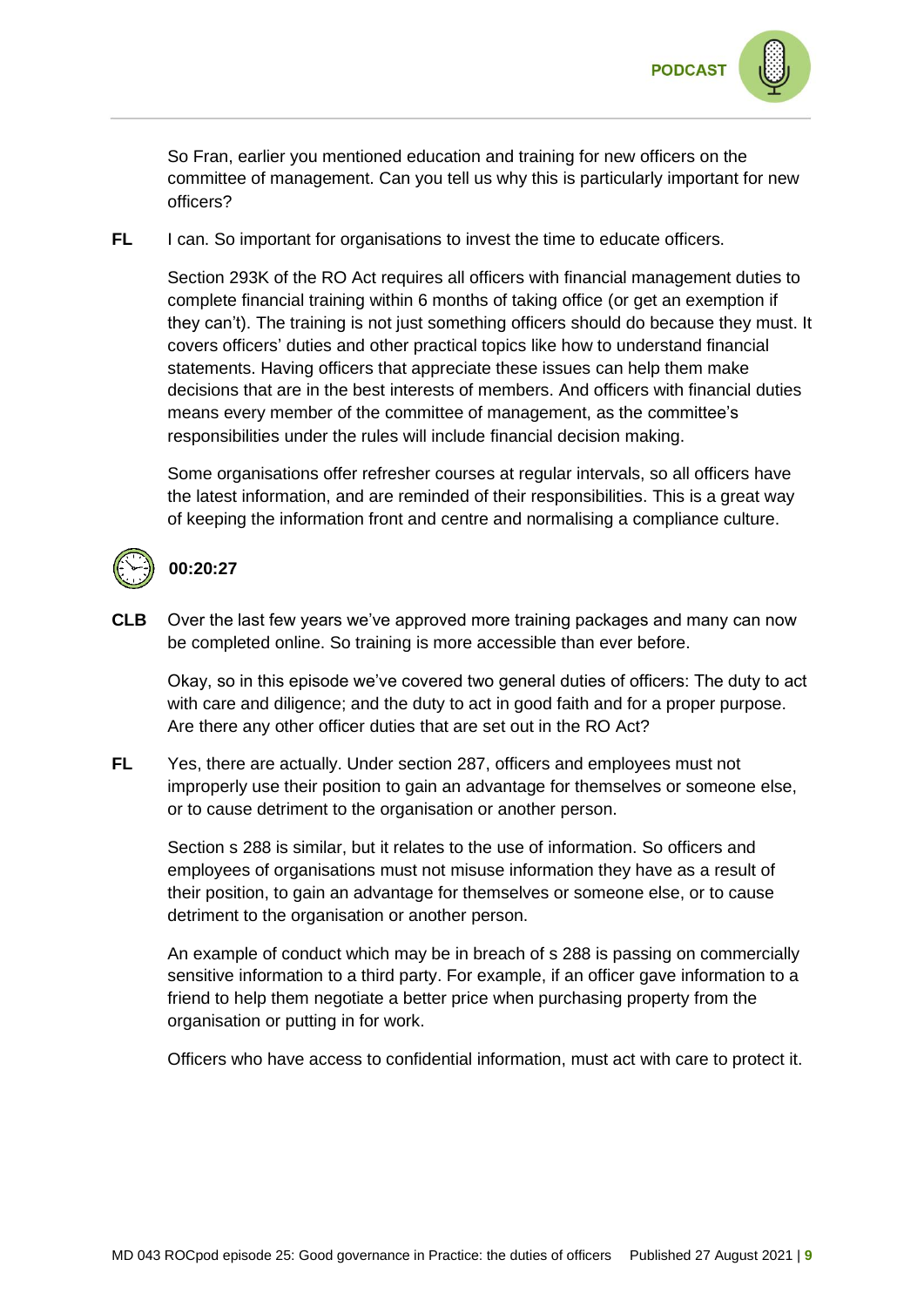

# **00:21:50**

- **CLB** So the duty not to misuse your position, and not to misuse information apply to both officers AND employees?
- **FL** Yes that's right. So the duties under section 287 and section 288 apply not only to officers of registered organisations, but to employees as well. We've focussed on officer duties today, but it's actually a good idea to ensure your employees also know about their duties when they join your organisation. Again, I would recommend this information is included as part of your induction for new employees and officers.

If your organisation doesn't have an induction program, you can start with the ROC's Officer Induction Kit. This kit includes information about officer duties and the compliance obligations of organisations.

- **CLB** What role does the ROC play in the regulating the conduct of officers? In the cases that you've mentioned today, it was the Court's role to consider and impose penalties. Can you finish today's episode by explaining ROC's role in regulating the conduct of officers?
- **FL** So the ROC does a number of things. We provide education, assistance, and advice to registered organisations and members.

We're a pretty small regulator and we have helpful advisers, who provide tailored guidance and advice to organisations about compliance, including officers' duties. We're only a phone call away or send us an email. We're more than happy to help where we can.



### **00:23:22**

- **CLB** The ROC also monitors conduct and practices to ensure organisations and officers, and in some cases employees, comply with the RO Act, don't we Fran?
- **FL** Yes, that's right. Part of the ROC's compliance and enforcement role involves the investigation of possible breaches of the general duties of the RO Act – the duties we've discussed today. As you mentioned earlier, we receive protected disclosures and some of the complaints have been about allegations of misconduct, including breaches of officer duties.

The ROC can 'make inquiries' – this involves seeking voluntary information from organisations and other parties involved. And we can also 'conduct investigations'. For example, the ROC can compel information and conduct interviews to examine possible breaches of the RO Act.

Investigations can conclude with the recommendation to start Court proceedings. It's the Courts role to determine whether a breach has occurred and to impose a penalty.